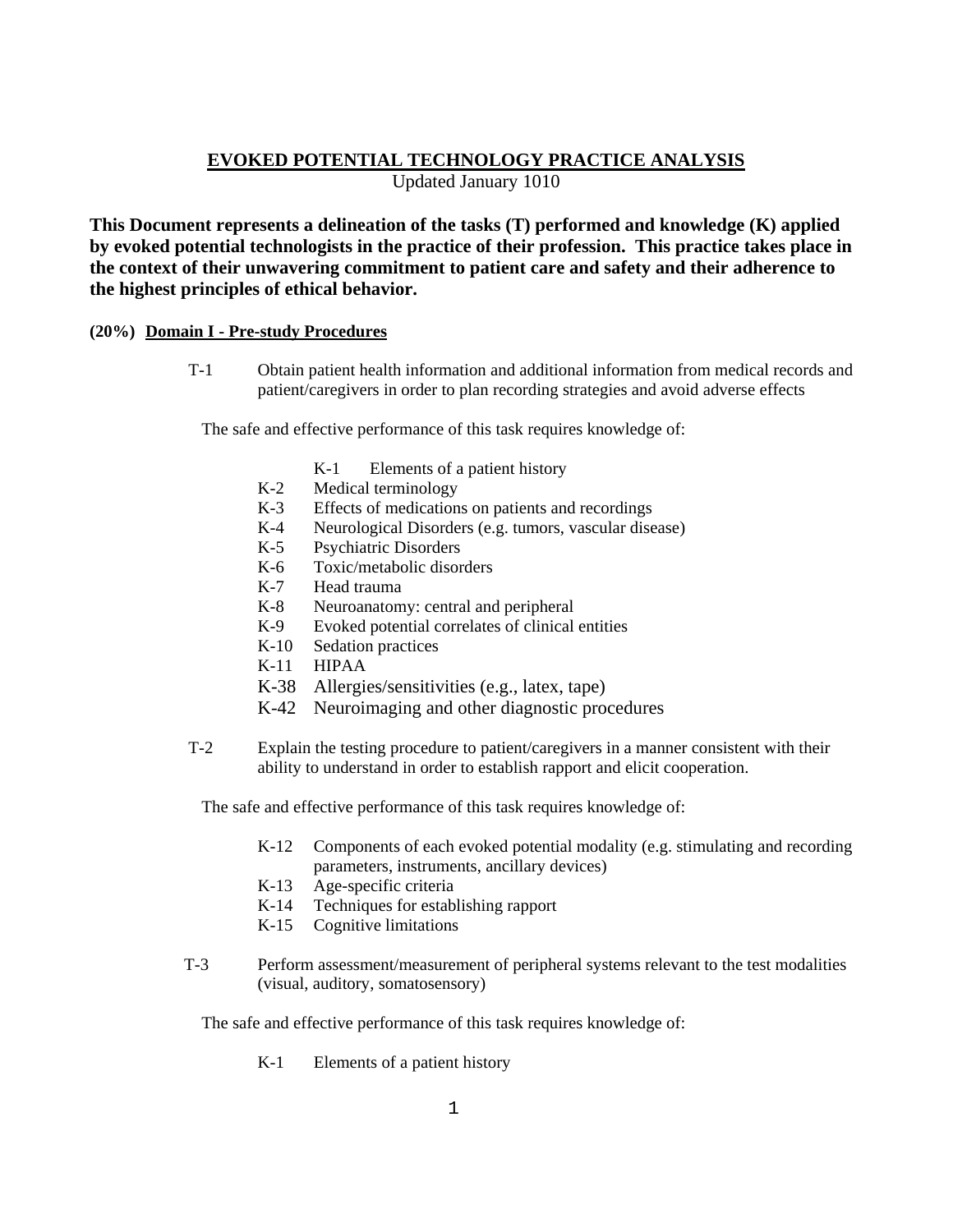- K-2 Medical terminology
- K-8 Neuroanatomy: central and peripheral
- K-12 Components of each evoked potential modality (e.g. stimulating and recording parameters, instruments, ancillary devices)
- K-13 Age-specific criteria
- K-14 Techniques for establishing rapport
- K-15 Cognitive limitations
- K-16 Assessment/measurement devices (e.g. eye charts,
- otoscope) K-17 Metric system

#### **(65%) Domain II – Performing the Evoked Potential Study**

- T-1 Prepare the patient
	- A. Measure and mark the patient to determine the electrode sites

B. Prepare the sites for recording and stimulating electrodes in order to reduce

impedance

C. Securely apply the recording and stimulating electrodes

D. Check impedance to ensure electrode integrity

The safe and effective performance of this task requires knowledge of:

- K-8 Neuroanatomy: central and peripheral
- K-13 Age-specific criteria
- K-14 Techniques for establishing rapport
- K-15 Cognitive limitations
- K-17 Metric system
- K-18 Electrode placement (recording and stimulation)
- K-19 Infection control
- K-20 General anatomy
- K-21 Conditions affecting impedance
- K-22 Electrode application techniques (e.g. paste, collodion)
- K-23 MSDS/OSHA standards
- K-24 Characteristics of the differential amplifier (e.g. polarity, CMRR)
- K-25 Range of standard impedance values
- K-38 Allergies/sensitivities (e.g., latex, tape)
- T-2 Perform the evoked potential study according to ACNS Guidelines while ensuring the integrity of the data and equipment

- K-1 Elements of a patient history
- K-2 Medical terminology
- K-3 Effects of medications on patients and recordings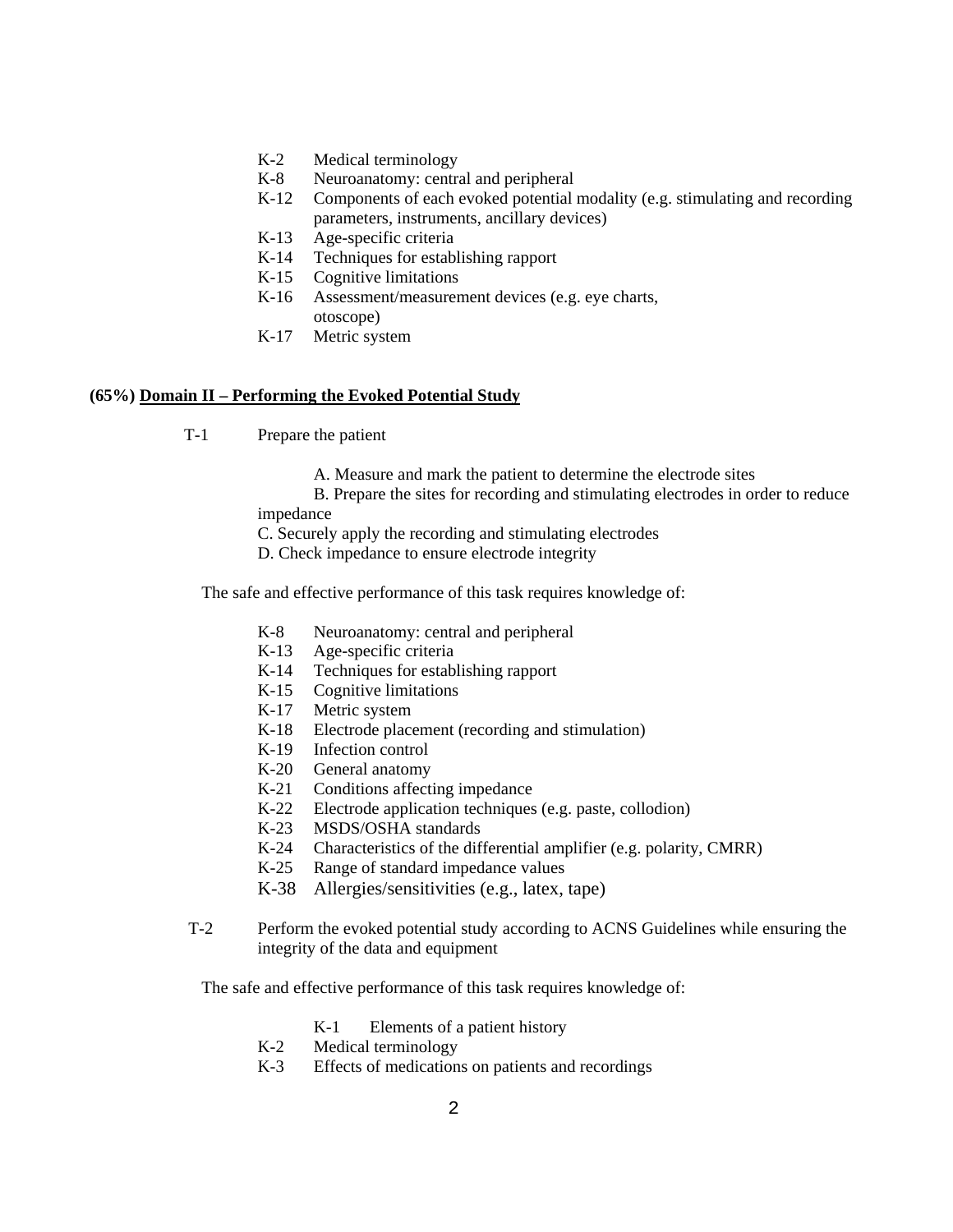- K-4 Neurological Disorders (e.g. tumors, vascular disease)
- K-5 Psychiatric Disorders
- K-6 Toxic/metabolic disorders
- K-7 Head trauma
- K-8 Neuroanatomy: central and peripheral
- K-9 Evoked potential correlates to clinical entities
- K-12 Components of each evoked potential modality (e.g. stimulating and recording parameters, instruments, ancillary devices)
- K-13 Age-specific criteria
- K-15 Cognitive limitations
- K-18 Electrode placement (recording and stimulation)
- K-21 Conditions affecting impedance
- K-24 Characteristics of the differential amplifier (e.g. polarity, CMRR)
- K-26 ACNS Guidelines
- K-27 Troubleshooting techniques
- K-28 Artifact monitoring, identification, and elimination
- K-29 Evoked potential waveforms (e.g. obligate waveforms, generator sites)
- K-32 Digital instrumentation concepts (e.g. S/N ratio, sampling rate, analog to digital conversion)
- K-39 Waveform analysis (latency and amplitude)
- T-3 Modify or adjust the recording strategy and/or instrument parameters based on the technologist's evaluation of recorded data to ensure a complete and comprehensive study

- K-1 Elements of a patient history
- K-2 Medical terminology
- K-3 Effects of medications on patients and recordings
- K-4 Neurological Disorders (e.g. tumors, vascular disease)
- K-5 Psychiatric Disorders
- K-6 Toxic/metabolic disorders
- K-7 Head trauma
- K-8 Neuroanatomy: central and peripheral
- K-9 Evoked potential correlates to clinical entities
- K-12 Components of each evoked potential modality (e.g. stimulating and recording parameters, instruments, ancillary devices)
- K-13 Age-specific criteria
- K-15 Cognitive limitations
- K-18 Electrode placement (recording and stimulation)
- K-21 Conditions affecting impedance
- K-24 Characteristics of the differential amplifier (e.g. polarity, CMRR)
- K-26 ACNS Guidelines
- K-27 Troubleshooting techniques
- K-28 Artifact monitoring, identification, and elimination
- K-29 Evoked potential patterns (e.g. obligate waveforms, generator sites)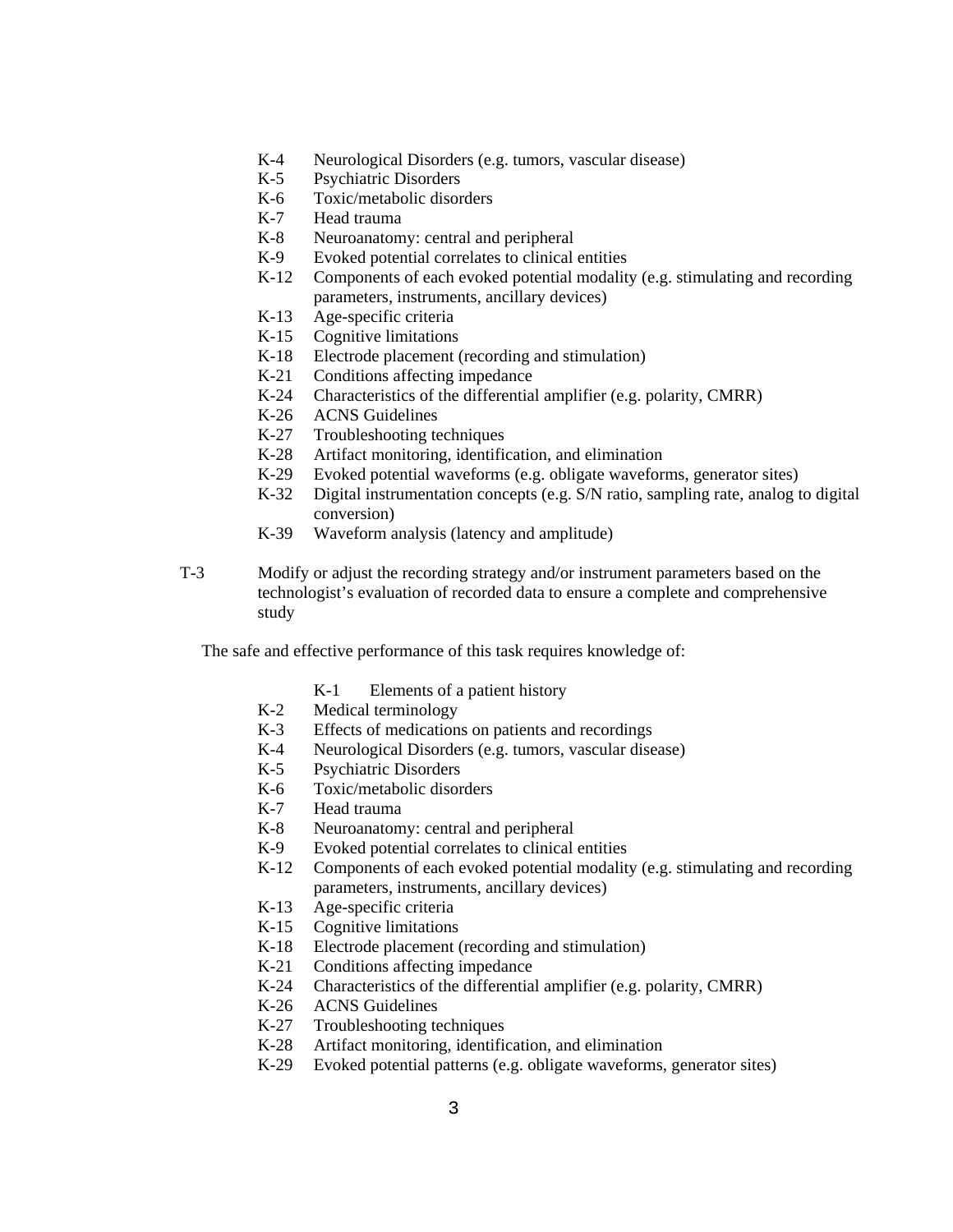- K-30 Effects of instrument settings (e.g. filters, display gain, epoch)
- K-31 Montage modifications
- K-32 Digital instrumentation concepts (e.g. S/N ratio, sampling rate, analog to digital conversion)
- K-39 Waveform analysis (latency and amplitude)
- T-4 Remove the electrodes and clean the electrode sites

The safe and effective performance of this task requires knowledge of:

- K-19 Infection control
- K-23 MSDS/OSHA standards

## (10%) **Domain III – Post-Study Procedures**

 T-1 Document patient factors to provide additional information for interpretation and process acquired data

The safe and effective performance of this task requires knowledge of:

- K-11 HIPAA Standards
- K-33 Significant patient factors (e.g. patient cooperation, pain tolerance, and adequate twitch)
- K-41 Data management (copy, storage, archive, etc.)
- T-2 Clean and disinfect electrodes and equipment

The safe and effective performance of this task requires knowledge of:

- K-19 Infection control
- T-3 Ensure that scheduled maintenance of equipment is performed

- K-26 ACNS Guidelines
- K-34 Electrical safety techniques